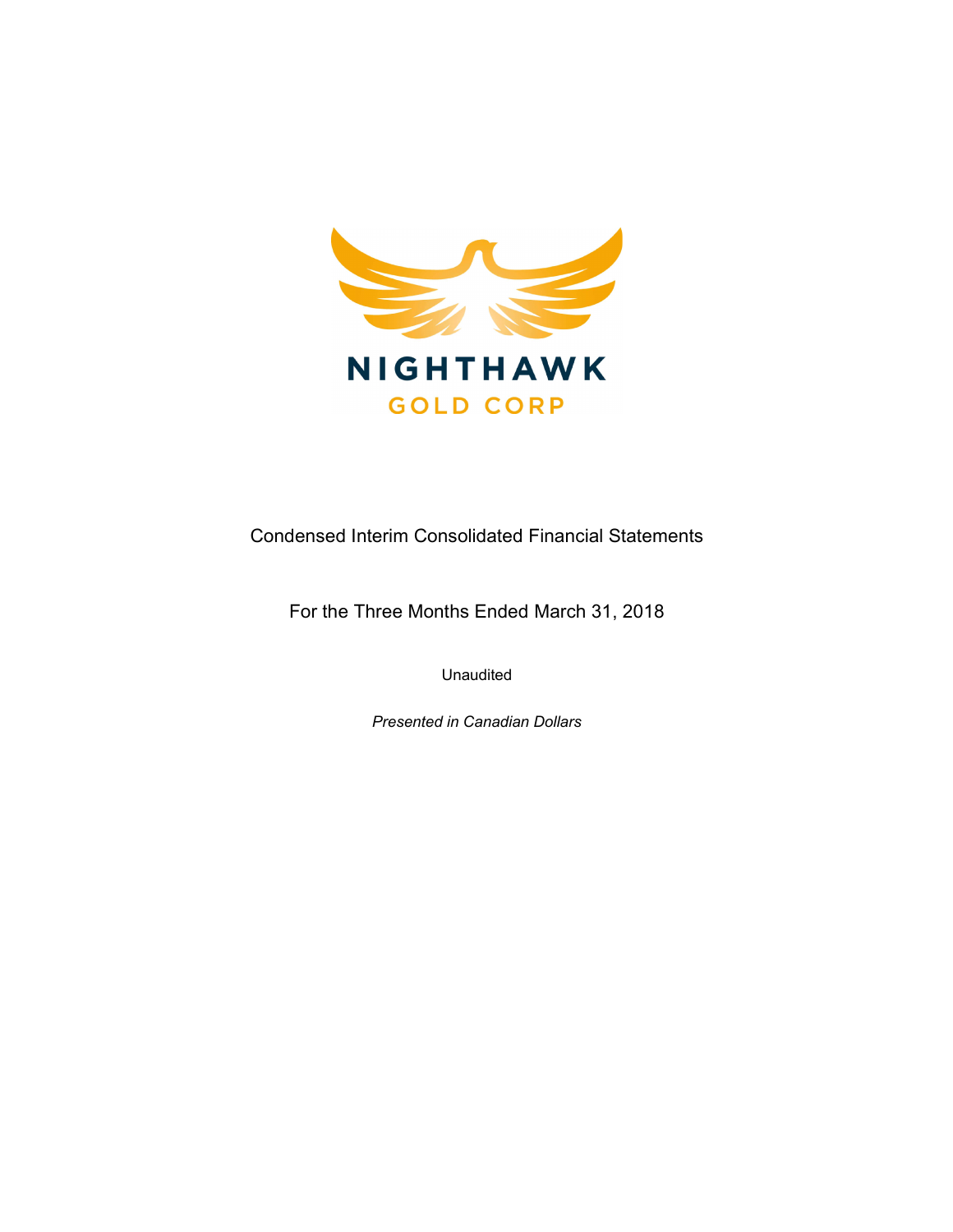

May 14, 2018

#### MANAGEMENT'S RESPONSIBILITY FOR THE CONDENSED INTERIM CONSOLIDATED FINANCIAL STATEMENTS

The accompanying condensed interim consolidated financial statements of Nighthawk Gold Corp. ("Nighthawk") are the responsibility of the Board of Directors and executive management. The unaudited condensed interim consolidated financial statements have been prepared by management, on behalf of the Board of Directors, in accordance with International Financial Reporting Standards ("IFRS") as issued by the International Accounting Standards Board. These unaudited condensed interim consolidated financial statements do not include all of the disclosures required for annual consolidated financial statements and therefore should be read in conjunction with Nighthawk's audited annual consolidated financial statements and notes thereto for the year ended December 31, 2017. These unaudited condensed interim consolidated financial statements follow the same significant accounting policies and methods of application as those included in Nighthawk's most recent audited annual consolidated financial statements, except as described in note 3. Management acknowledges responsibility for the preparation and presentation of the consolidated financial statements, including responsibility for significant accounting judgments and estimates and the choice of accounting principles and methods that are appropriate to Nighthawk's circumstances. In the opinion of management, the unaudited condensed interim consolidated financial statements have been prepared within acceptable limits of materiality and are in accordance with International Accounting Standard 34, Interim Financial Reporting using accounting policies consistent with IFRS appropriate in the circumstances.

Management has established processes, which are in place to provide it sufficient knowledge to support management representations that it has exercised reasonable diligence that (i) the unaudited condensed interim consolidated financial statements do not contain any untrue statement of material fact or omit to state a material fact required to be stated or that is necessary to make a statement not misleading in light of the circumstances under which it is made, as of the date of, and for the periods presented by, the unaudited condensed interim consolidated financial statements and (ii) the unaudited condensed interim consolidated financial statements fairly present in all material respects the financial condition, results of operations and cash flows of Nighthawk, as of the date of and for the period presented by the unaudited condensed interim consolidated financial statements.

The Board of Directors is responsible for reviewing and approving the consolidated financial statements and for ensuring that management fulfills its financial reporting responsibilities. An Audit Committee assists the Board of Directors in fulfilling this responsibility. The Audit Committee meets with management to review the internal controls over the financial reporting process, the consolidated financial statements and the auditors' report. The Audit Committee also reviews Nighthawk's Management's Discussion and Analysis to ensure that the financial information reported therein is consistent with the information presented in the consolidated financial statements. The Audit Committee reports its findings to the Board of Directors for its consideration in approving the consolidated financial statements for issuance to the shareholders.

Management recognizes its responsibility for conducting Nighthawk's affairs in compliance with established financial standards, and applicable laws and regulations, and for maintaining proper standards of conduct for its activities.

(Signed) "Dr. Michael Byron" (Signed) "Michael Leskovec" Dr. Michael Byron President & Chief Executive Officer

Michael Leskovec Chief Financial Officer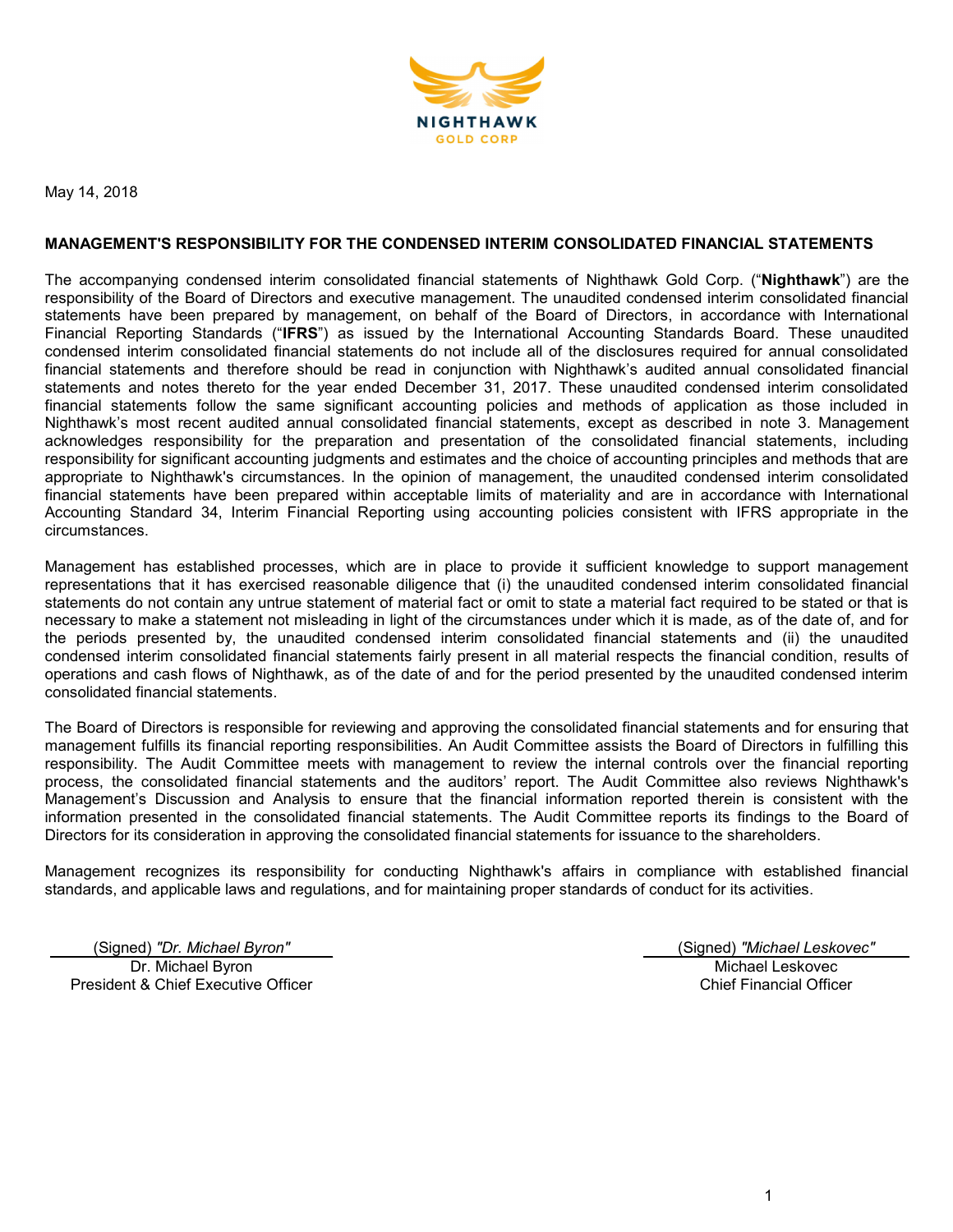

# NIGHTHAWK GOLD CORP.

# CONDENSED INTERIM CONSOLIDATED STATEMENTS OF FINANCIAL POSITION

Presented in Canadian Dollars **Unaudited** 

| Cash<br>25,216,097 \$<br>26,095,840<br>S.<br>Marketable securities<br>290,000<br>170,000<br>Amounts receivable<br>133,271<br>64,931<br>706,231<br>614,610<br>Prepaid expenses and supplies<br>26,345,599<br>26,945,381<br><b>Non-current Assets</b><br>Restricted cash (note 5)<br>4,479,000<br>4,479,000<br>Exploration and evaluation assets (note 6)<br>54,912,628<br>53,333,900<br>59,391,628<br>57,812,900<br>85,737,227 \$<br>84,758,281<br>\$<br><b>LIABILITIES</b><br>Accounts payable and accrued liabilities<br>\$<br>1,268,910 \$<br>195,227<br>Flow-through share premium liability<br>2,095,235<br>2,453,649<br>Provision for service obligation (note 7)<br>3,012,314<br>3,012,314<br>Reclamation provision (note 8)<br>401,150<br>401,150<br>Deferred tax liability<br>4,507,210<br>4,507,210<br>10,015,909<br>10,374,323<br><b>SHAREHOLDERS' EQUITY</b><br>Share capital (note 9(a))<br>80,118,983<br>80,094,256<br>Warrants and broker warrants (note 9(b))<br>3,986,339<br>3,986,339<br>Share-based payment reserve (note 9(c))<br>12,443,257<br>12,448,488<br>Accumulated deficit<br>(22,096,171)<br>(22, 340, 352)<br>74,452,408<br>74,188,731<br>85,737,227 \$<br>84,758,281<br>\$ | As at                          | March 31,<br>2018 | December 31,<br>2017 |
|---------------------------------------------------------------------------------------------------------------------------------------------------------------------------------------------------------------------------------------------------------------------------------------------------------------------------------------------------------------------------------------------------------------------------------------------------------------------------------------------------------------------------------------------------------------------------------------------------------------------------------------------------------------------------------------------------------------------------------------------------------------------------------------------------------------------------------------------------------------------------------------------------------------------------------------------------------------------------------------------------------------------------------------------------------------------------------------------------------------------------------------------------------------------------------------------------------|--------------------------------|-------------------|----------------------|
|                                                                                                                                                                                                                                                                                                                                                                                                                                                                                                                                                                                                                                                                                                                                                                                                                                                                                                                                                                                                                                                                                                                                                                                                         |                                |                   |                      |
|                                                                                                                                                                                                                                                                                                                                                                                                                                                                                                                                                                                                                                                                                                                                                                                                                                                                                                                                                                                                                                                                                                                                                                                                         | <b>ASSETS</b>                  |                   |                      |
|                                                                                                                                                                                                                                                                                                                                                                                                                                                                                                                                                                                                                                                                                                                                                                                                                                                                                                                                                                                                                                                                                                                                                                                                         | <b>Current Assets</b>          |                   |                      |
|                                                                                                                                                                                                                                                                                                                                                                                                                                                                                                                                                                                                                                                                                                                                                                                                                                                                                                                                                                                                                                                                                                                                                                                                         |                                |                   |                      |
|                                                                                                                                                                                                                                                                                                                                                                                                                                                                                                                                                                                                                                                                                                                                                                                                                                                                                                                                                                                                                                                                                                                                                                                                         |                                |                   |                      |
|                                                                                                                                                                                                                                                                                                                                                                                                                                                                                                                                                                                                                                                                                                                                                                                                                                                                                                                                                                                                                                                                                                                                                                                                         |                                |                   |                      |
|                                                                                                                                                                                                                                                                                                                                                                                                                                                                                                                                                                                                                                                                                                                                                                                                                                                                                                                                                                                                                                                                                                                                                                                                         |                                |                   |                      |
|                                                                                                                                                                                                                                                                                                                                                                                                                                                                                                                                                                                                                                                                                                                                                                                                                                                                                                                                                                                                                                                                                                                                                                                                         |                                |                   |                      |
|                                                                                                                                                                                                                                                                                                                                                                                                                                                                                                                                                                                                                                                                                                                                                                                                                                                                                                                                                                                                                                                                                                                                                                                                         |                                |                   |                      |
|                                                                                                                                                                                                                                                                                                                                                                                                                                                                                                                                                                                                                                                                                                                                                                                                                                                                                                                                                                                                                                                                                                                                                                                                         |                                |                   |                      |
|                                                                                                                                                                                                                                                                                                                                                                                                                                                                                                                                                                                                                                                                                                                                                                                                                                                                                                                                                                                                                                                                                                                                                                                                         |                                |                   |                      |
|                                                                                                                                                                                                                                                                                                                                                                                                                                                                                                                                                                                                                                                                                                                                                                                                                                                                                                                                                                                                                                                                                                                                                                                                         |                                |                   |                      |
|                                                                                                                                                                                                                                                                                                                                                                                                                                                                                                                                                                                                                                                                                                                                                                                                                                                                                                                                                                                                                                                                                                                                                                                                         |                                |                   |                      |
|                                                                                                                                                                                                                                                                                                                                                                                                                                                                                                                                                                                                                                                                                                                                                                                                                                                                                                                                                                                                                                                                                                                                                                                                         | <b>Current Liabilities</b>     |                   |                      |
|                                                                                                                                                                                                                                                                                                                                                                                                                                                                                                                                                                                                                                                                                                                                                                                                                                                                                                                                                                                                                                                                                                                                                                                                         | <b>Non-current Liabilities</b> |                   |                      |
|                                                                                                                                                                                                                                                                                                                                                                                                                                                                                                                                                                                                                                                                                                                                                                                                                                                                                                                                                                                                                                                                                                                                                                                                         |                                |                   |                      |
|                                                                                                                                                                                                                                                                                                                                                                                                                                                                                                                                                                                                                                                                                                                                                                                                                                                                                                                                                                                                                                                                                                                                                                                                         |                                |                   |                      |
|                                                                                                                                                                                                                                                                                                                                                                                                                                                                                                                                                                                                                                                                                                                                                                                                                                                                                                                                                                                                                                                                                                                                                                                                         |                                |                   |                      |
|                                                                                                                                                                                                                                                                                                                                                                                                                                                                                                                                                                                                                                                                                                                                                                                                                                                                                                                                                                                                                                                                                                                                                                                                         |                                |                   |                      |
|                                                                                                                                                                                                                                                                                                                                                                                                                                                                                                                                                                                                                                                                                                                                                                                                                                                                                                                                                                                                                                                                                                                                                                                                         |                                |                   |                      |
|                                                                                                                                                                                                                                                                                                                                                                                                                                                                                                                                                                                                                                                                                                                                                                                                                                                                                                                                                                                                                                                                                                                                                                                                         |                                |                   |                      |
|                                                                                                                                                                                                                                                                                                                                                                                                                                                                                                                                                                                                                                                                                                                                                                                                                                                                                                                                                                                                                                                                                                                                                                                                         |                                |                   |                      |
|                                                                                                                                                                                                                                                                                                                                                                                                                                                                                                                                                                                                                                                                                                                                                                                                                                                                                                                                                                                                                                                                                                                                                                                                         |                                |                   |                      |
|                                                                                                                                                                                                                                                                                                                                                                                                                                                                                                                                                                                                                                                                                                                                                                                                                                                                                                                                                                                                                                                                                                                                                                                                         |                                |                   |                      |
|                                                                                                                                                                                                                                                                                                                                                                                                                                                                                                                                                                                                                                                                                                                                                                                                                                                                                                                                                                                                                                                                                                                                                                                                         |                                |                   |                      |
|                                                                                                                                                                                                                                                                                                                                                                                                                                                                                                                                                                                                                                                                                                                                                                                                                                                                                                                                                                                                                                                                                                                                                                                                         |                                |                   |                      |
|                                                                                                                                                                                                                                                                                                                                                                                                                                                                                                                                                                                                                                                                                                                                                                                                                                                                                                                                                                                                                                                                                                                                                                                                         |                                |                   |                      |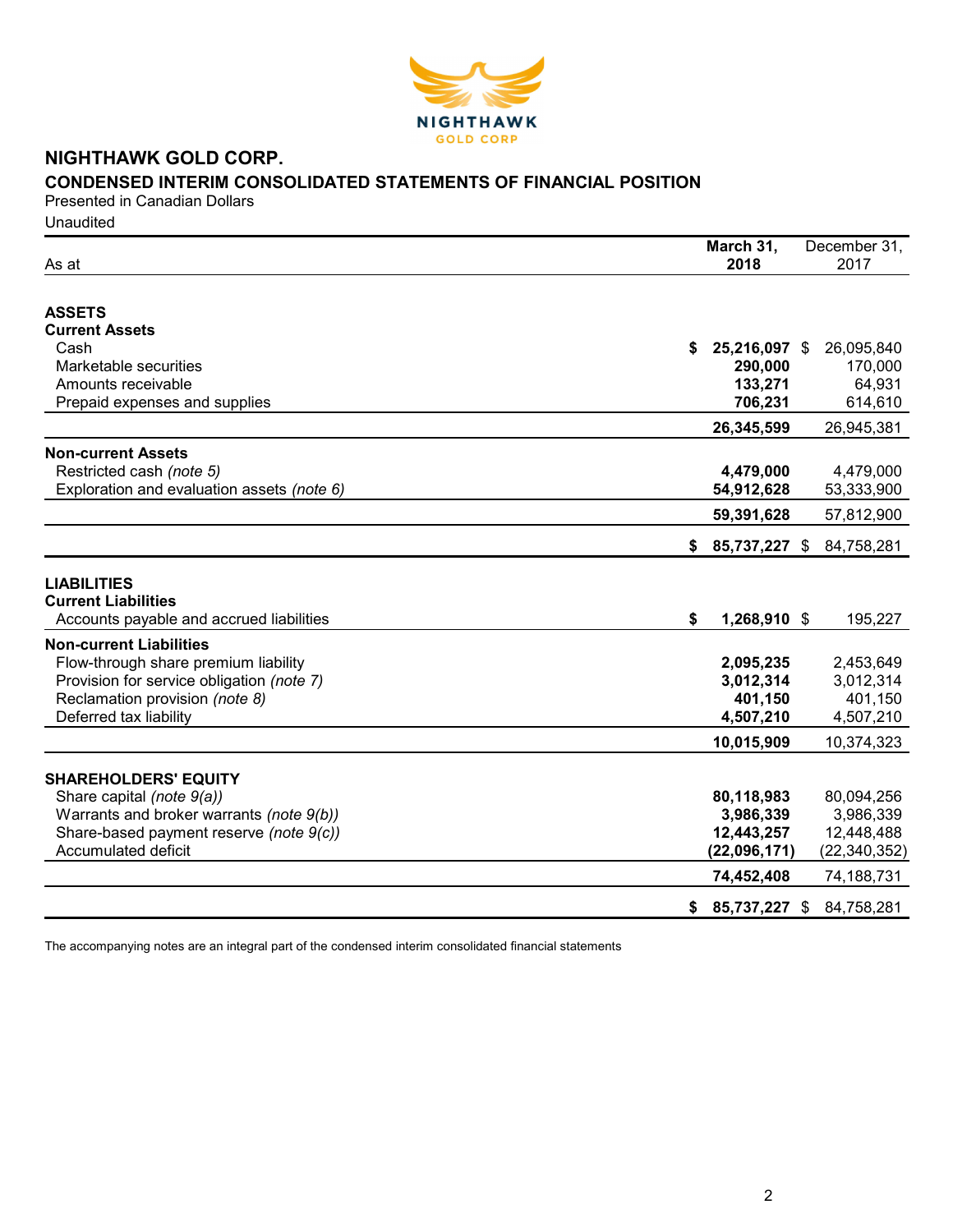

# NIGHTHAWK GOLD CORP.

# CONDENSED INTERIM CONSOLIDATED STATEMENTS OF INCOME (LOSS) AND COMPREHENSIVE INCOME (LOSS)

Presented in Canadian Dollars

Unaudited

| For the three months ended March 31,              | 2018             | 2017        |
|---------------------------------------------------|------------------|-------------|
|                                                   |                  |             |
| <b>Expenses</b>                                   |                  |             |
| Salaries, director and consulting fees            | \$<br>209,006 \$ | 107,018     |
| Regulatory                                        | 98,555           | 58,592      |
| Shareholder communication and marketing           | 84,824           | 69,392      |
| Office and administration                         | 61,612           | 66,371      |
| Travel                                            | 29,614           | 36,334      |
| Professional fees                                 | 25,340           | 73,670      |
| Stock-based compensation (note 9(c))              |                  | 1,909,649   |
|                                                   | 508,951          | 2,321,026   |
| Other income                                      |                  |             |
| Flow-through share premium                        | 358,414          | 297,893     |
| Interest income                                   | 274,718          | 22,821      |
| Unrealized gain on investments                    | 120,000          |             |
|                                                   | 753,132          | 320,714     |
| Income (loss) before income taxes                 | 244,181          | (2,000,312) |
| Deferred tax recovery (provision)                 |                  | (428, 577)  |
| Net income (loss) and comprehensive income (loss) | \$<br>244,181 \$ | (2,428,889) |
| Net income (loss) per share (note 10):            |                  |             |
| <b>Basic and fully diluted</b>                    | \$<br>$Nil$ \$   | (0.01)      |
|                                                   |                  |             |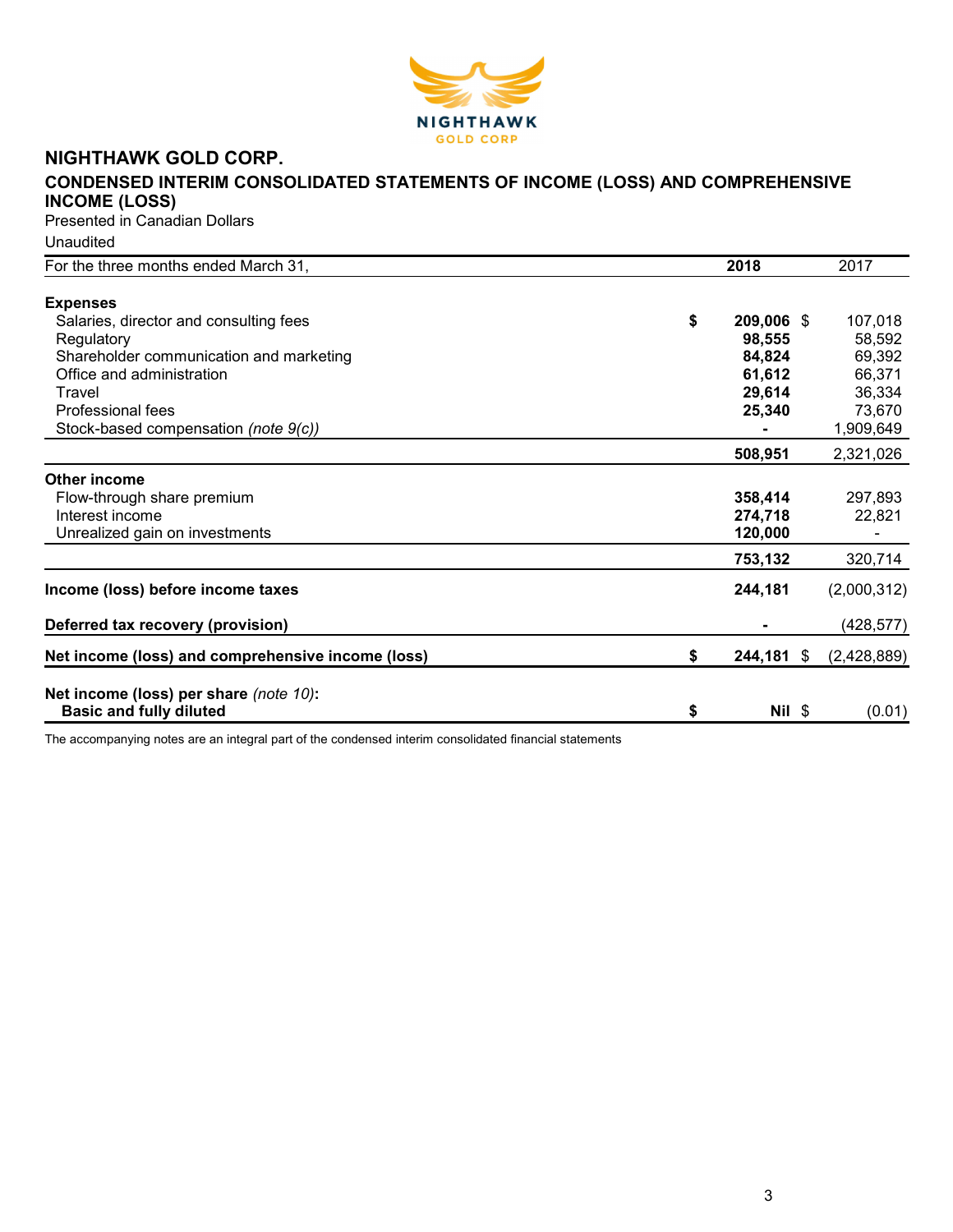

# NIGHTHAWK GOLD CORP.

# CONDENSED INTERIM CONSOLIDATED STATEMENTS OF CHANGES IN SHAREHOLDERS' EQUITY

Presented in Canadian Dollars

Unaudited

|                                                                        | Share capital | <b>Warrants and</b><br>broker warrants | Share-based<br>payment reserve | Accumulated<br>deficit | Total equity |
|------------------------------------------------------------------------|---------------|----------------------------------------|--------------------------------|------------------------|--------------|
| Balance at December 31, 2016                                           | 61,916,419 \$ |                                        | 9,976,849 \$                   | $(19, 221, 704)$ \$    | 52,671,564   |
| Issuance of shares, net of cash share issuance costs of<br>\$1,617,273 | 23,502,277    |                                        |                                |                        | 23,502,277   |
| Flow-through share premium                                             | (2,844,086)   |                                        |                                |                        | (2,844,086)  |
| Tax effect of share issue costs                                        | 428,577       |                                        |                                |                        | 428,577      |
| Fair value of broker warrants issued                                   | (299, 259)    | 299,259                                |                                |                        |              |
| Fair value of warrants issued                                          | (3,712,483)   | 3,712,483                              |                                |                        |              |
| Issuance of common shares on exercise of stock options                 | 58,370        |                                        |                                |                        | 58,370       |
| Fair value of stock options transferred on exercise                    | 26,899        |                                        | (26, 899)                      |                        |              |
| Stock-based compensation                                               |               |                                        | 2,724,104                      |                        | 2,724,104    |
| Net loss for the period                                                |               |                                        |                                | (2,428,889)            | (2,428,889)  |
| Balance at March 31, 2017                                              | 79,076,714    | 4,011,742                              | 12,674,054                     | (21, 650, 593)         | 74,111,917   |
| Tax effect of share issue costs                                        | 79,304        |                                        |                                |                        | 79,304       |
| Issuance of common shares on exercise of warrants                      | 49,000        |                                        |                                |                        | 49,000       |
| Issuance of common shares on exercise of stock options                 | 635,770       |                                        |                                |                        | 635,770      |
| Fair value of warrants and stock options transferred on<br>exercise    | 253,468       | (25, 403)                              | (228,065)                      |                        |              |
| Stock-based compensation (note 9(c))                                   |               |                                        | 2,499                          |                        | 2,499        |
| Net loss for the period                                                |               |                                        |                                | (689, 759)             | (689, 759)   |
| Balance at December 31, 2017 (continued)<br>S                          | 80,094,256 \$ | 3,986,339 \$                           | 12,448,488 \$                  | $(22, 340, 352)$ \$    | 74,188,731   |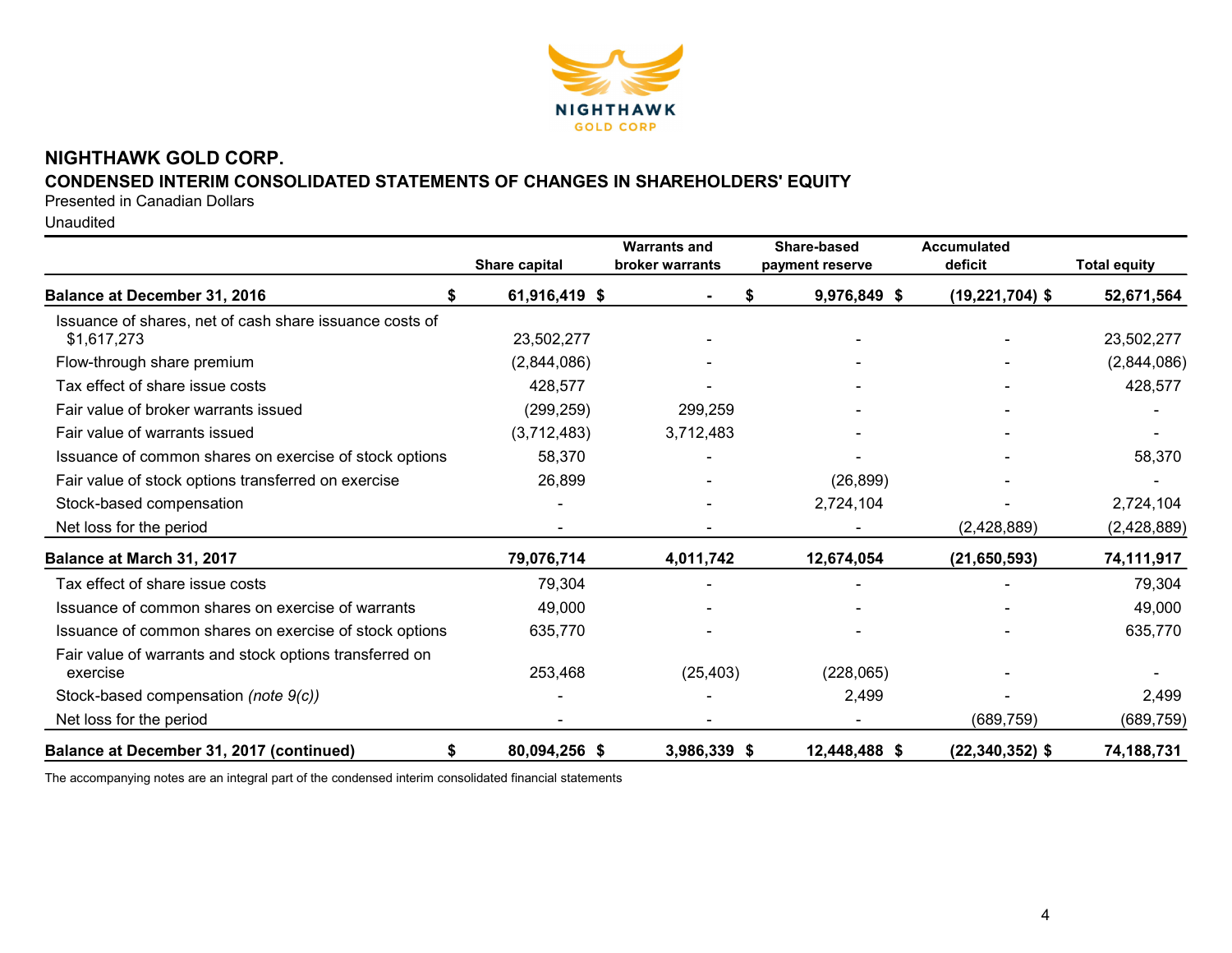

# NIGHTHAWK GOLD CORP. CONDENSED INTERIM CONSOLIDATED STATEMENTS OF CHANGES IN EQUITY

Presented in Canadian Dollars

Unaudited

|                                                                     | Share capital | <b>Warrants and</b><br><b>broker warrants</b> | Share-based<br>payment reserve | <b>Accumulated</b><br>deficit | <b>Total equity</b> |
|---------------------------------------------------------------------|---------------|-----------------------------------------------|--------------------------------|-------------------------------|---------------------|
| Balance at December 31, 2017 (continued)                            | 80,094,256 \$ | 3,986,339 \$                                  | 12,448,488 \$                  | $(22, 340, 352)$ \$           | 74,188,731          |
| Issuance of common shares on exercise of stock options              | 19.496        | $\overline{\phantom{0}}$                      | $\blacksquare$                 |                               | 19,496              |
| Fair value of warrants and stock options transferred on<br>exercise | 5,231         | $\overline{\phantom{0}}$                      | (5,231)                        | -                             |                     |
| Net income for the period                                           |               |                                               |                                | 244,181                       | 244,181             |
| Balance at March 31, 2018                                           | 80,118,983 \$ | 3,986,339 \$                                  | 12,443,257 \$                  | $(22,096,171)$ \$             | 74,452,408          |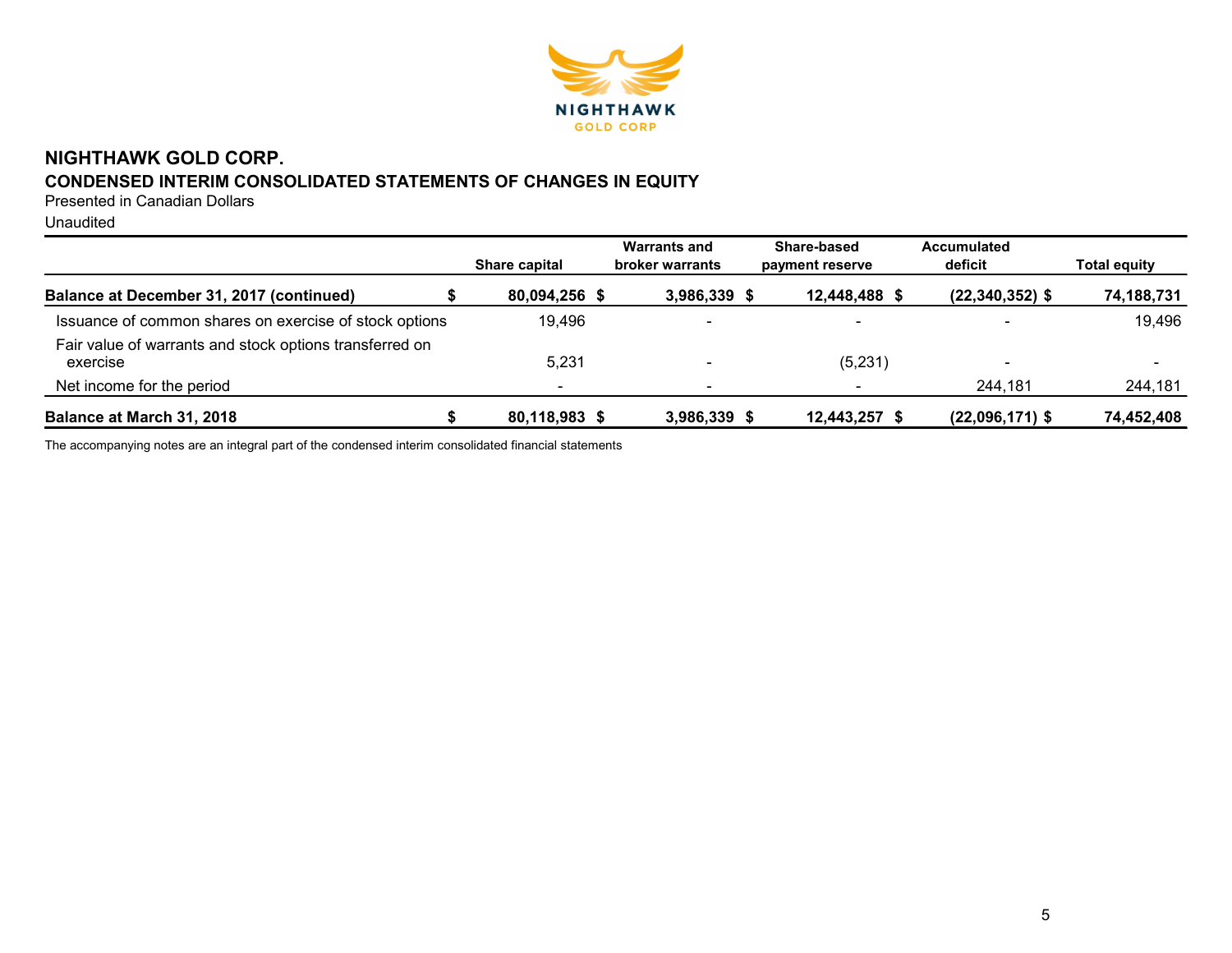

# NIGHTHAWK GOLD CORP. CONDENSED INTERIM CONSOLIDATED STATEMENTS OF CASH FLOWS

Presented in Canadian Dollars **Unaudited** 

| For the three months ended March 31,                | 2018             | 2017        |
|-----------------------------------------------------|------------------|-------------|
| Cash provided by (used in)                          |                  |             |
| <b>Operations</b>                                   |                  |             |
| Net income (loss) for the period                    | \$<br>244,181 \$ | (2,428,889) |
| Items not involving cash:                           |                  |             |
| Deferred income tax provision                       |                  | 428,577     |
| Stock-based compensation                            |                  | 1,909,649   |
| Flow-through share premium                          | (358, 414)       | (297, 893)  |
| Unrealized gain on investments                      | (120,000)        |             |
| Change in non-cash working capital:                 |                  |             |
| Amounts receivable                                  | (68, 340)        | 142,151     |
| Prepaid expenses and supplies                       | (91, 621)        | (206, 717)  |
| Accounts payable and accrued liabilities            | 1,073,683        | 974,609     |
|                                                     | 679,489          | 521,487     |
| <b>Financing</b>                                    |                  |             |
| Issuance of common shares, net of share issue costs |                  | 23,502,277  |
| Exercise of stock options                           | 19,496           | 58,370      |
|                                                     | 19,496           | 23,560,647  |
| Investing                                           |                  |             |
| Exploration and evaluation costs                    | (1,554,611)      | (1,257,008) |
| Acquisition costs                                   | (24, 117)        | (58, 917)   |
|                                                     | (1,578,728)      | (1,315,925) |
| Increase (decrease) in cash                         | (879, 743)       | 22,766,209  |
| Cash, beginning of period                           | 26,095,840       | 14,324,806  |
| Cash, end of period                                 | 25,216,097 \$    | 37,091,015  |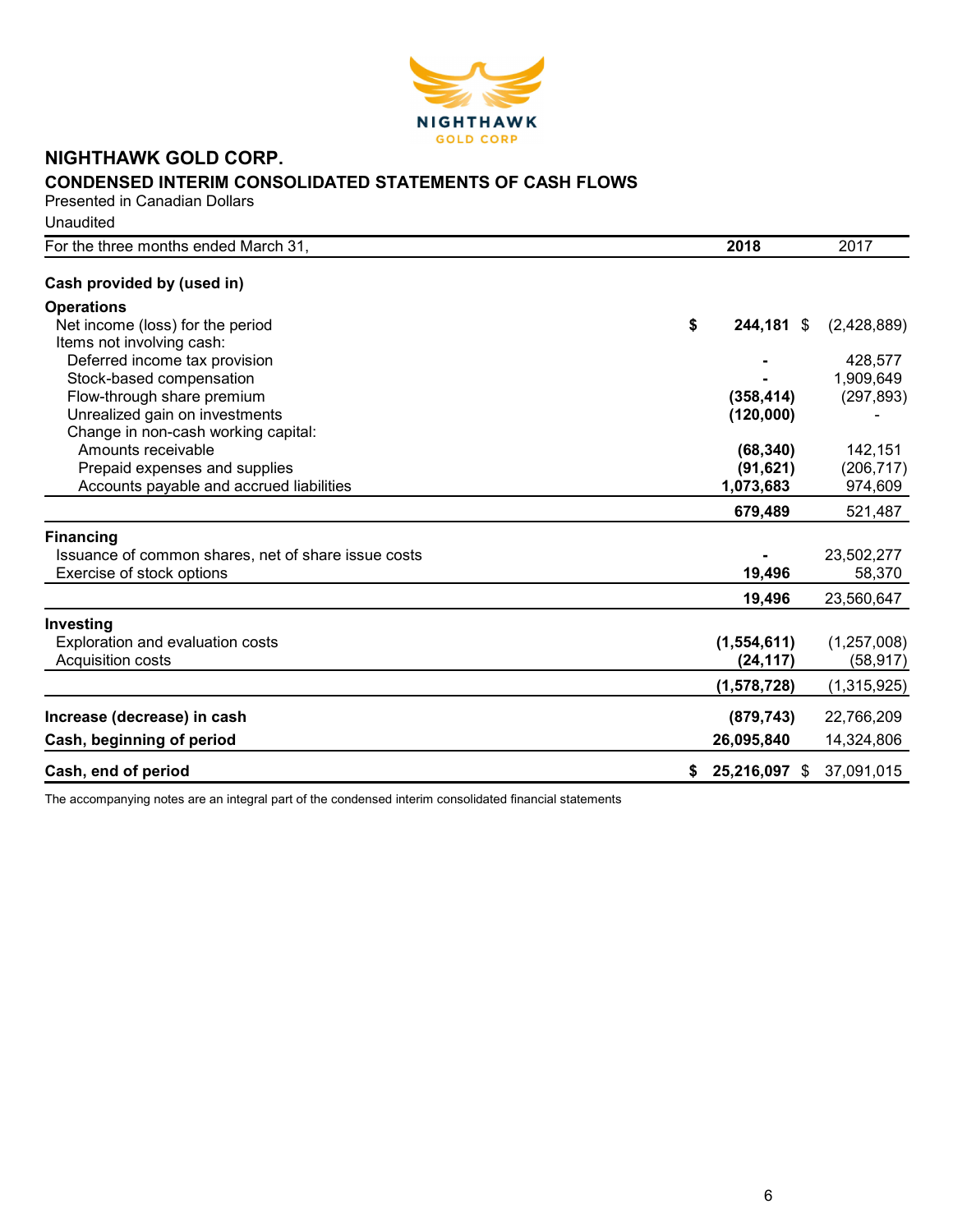

Unaudited

For the three months ended March 31, 2018

# 1. NATURE OF OPERATIONS

Nighthawk Gold Corp. ("Nighthawk" or the "Company") was incorporated on January 8, 2004 under the Business Corporations Act (Ontario) and is a publicly listed Canadian junior resource company with exploration and evaluation assets in Canada. Nighthawk is engaged in the identification, acquisition, exploration and evaluation of gold properties, is listed on the Toronto Stock Exchange ("TSX"), and trades under the symbol NHK. To date, Nighthawk has not earned any revenue from operations. The Company's registered office is located at Suite 301, 141 Adelaide Street West, Toronto, Ontario, Canada, M5H 3L5.

The condensed interim consolidated financial statements for the three months ended March 31, 2018 have been approved for issue by the Board of Directors on May 14, 2018.

Nighthawk is in the exploration stage and is subject to risks and challenges similar to companies in a comparable stage. These risks include, but are not limited to, the challenges of securing adequate capital in view of exploration, development and operational risks inherent in the mining industry; changes in government policies and regulations; the ability to obtain the necessary environmental permitting; challenges in future profitable production or, alternatively Nighthawk's ability to dispose of its exploration and evaluation assets on an advantageous basis; as well as global economic, precious and base metal price volatility; all of which are uncertain.

#### 2. BASIS OF PRESENTATION

These unaudited condensed interim consolidated financial statements have been prepared in accordance with IAS 34 - Interim Financial Reporting on the basis of International Financial Reporting Standards ("IFRS") and interpretations as approved by the International Accounting Standards Board ("IASB") and are presented in Canadian dollars.

These unaudited condensed interim consolidated financial statements have been prepared on a going concern basis, under the historical cost convention, except fair value through profit and loss assets which are carried at fair value, and have been prepared using the accrual basis of accounting except for cash flow information.

The unaudited condensed interim consolidated statement of cash flows shows the changes in cash arising during the year from operating activities, investing activities and financing activities.

The cash flows from operating activities are determined by using the indirect method. Net loss is therefore adjusted by non-cash items, such as deferred tax expenses (recoveries), stock-based compensation, write-down of exploration and evaluation assets, flow-through share premium, accretion expense, as well as changes from amounts receivable, prepaid expenses and supplies, and accounts payable and accrued liabilities. In addition, all income and expenses from cash transactions that are attributable to investing or financing activities are eliminated. The cash flows from investing and financing activities are determined by using the direct method.

These consolidated financial statements have been prepared under the historical cost convention, except fair value through profit and loss assets which are carried at fair value, and have been prepared using the accrual basis of accounting except for cash flow information.

# 3. SIGNIFICANT ACCOUNTING POLICIES

The financial framework and accounting policies applied in the preparation of these unaudited condensed interim consolidated financial statements are consistent with those as disclosed in its most recently completed audited consolidated financial statements for the transitional fiscal year ended December 31, 2017.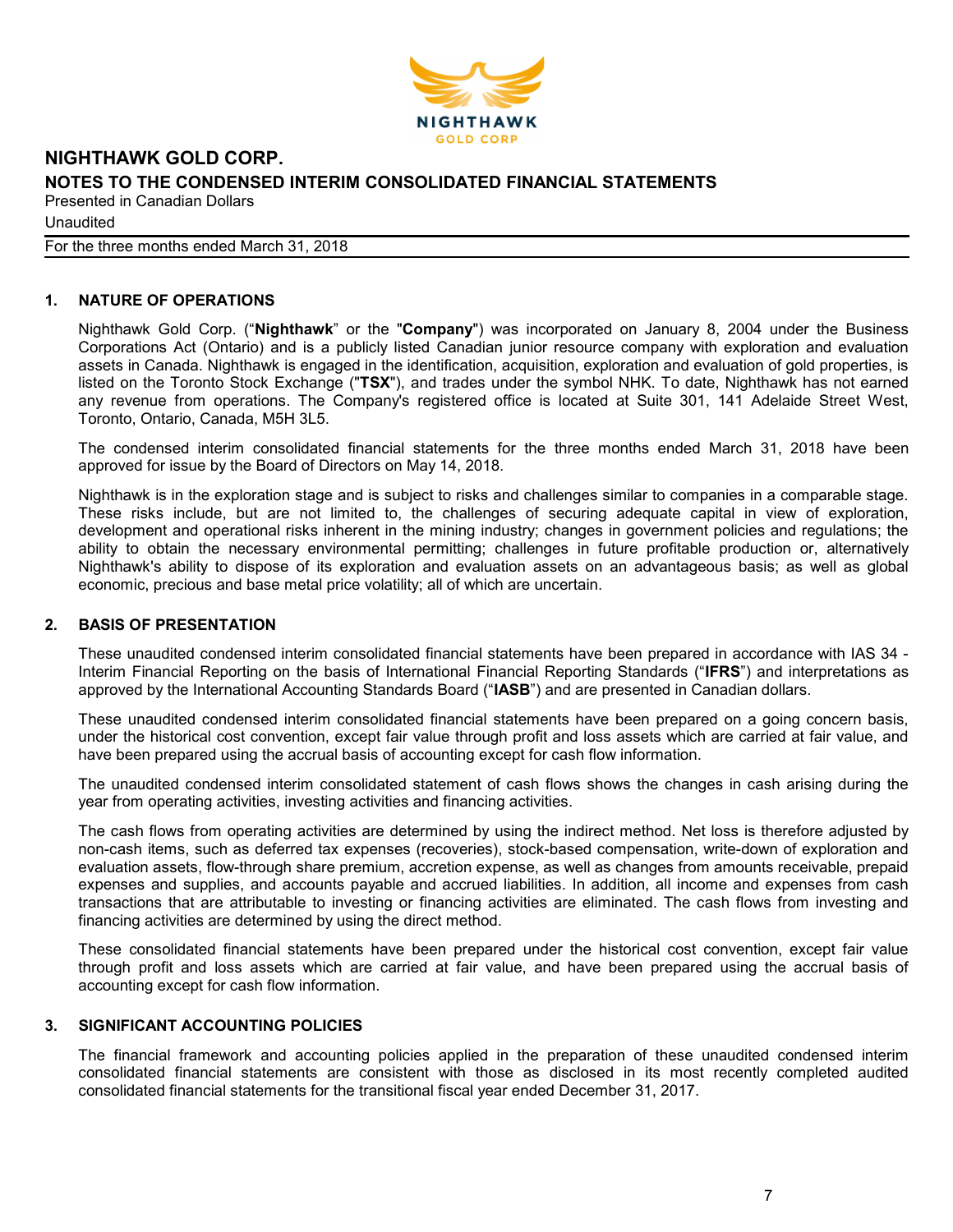

**Unaudited** 

For the three months ended March 31, 2018

## 3. SIGNIFICANT ACCOUNTING POLICIES (continued)

#### (a) Changes in Accounting Policies

The Company has adopted the following standard during the three months ended March 31, 2018:

(i) IFRS 9 - Financial Instruments - The IASB issued IFRS 9 in October 2010 and will replace IAS 39, Financial Instruments: Recognition and Measurement. IFRS 9 uses a single approach to determine whether a financial asset is measured at amortized cost or fair value, replacing the multiple rules in IAS 39. The approach in IFRS 9 is based on how an entity manages its financial instruments in the context of its business model and the contractual cash flow characteristics of the financial assets. Most of the requirements in IAS 39 for classification and measurement of financial liabilities were carried forward unchanged to IFRS 9. The new standard also requires a single impairment method to be used, replacing the multiple impairment methods in IAS 39. The effective date for the application of IFRS 9 is January 1, 2018.

Nighthawk's adoption of IFRS 9 did not have a material financial impact upon the condensed interim consolidated financial statements.

#### (b) Recent Accounting Pronouncements

Certain pronouncements were issued by the IASB are mandatory for accounting periods after March 31, 2018 or later periods. Many are not applicable or do not have a significant impact to Nighthawk and have been excluded from the discussion below. The following have not yet been adopted and are being evaluated to determine their impact on Nighthawk.

(i) In January 2016, the International Accounting Standards Board (IASB) issued a new International Financial Reporting Standard (IFRS) on lease accounting which was incorporated into Part I of the CPA Canada Handbook – Accounting by the Accounting Standards Board (AcSB) in June 2016. IFRS 16 supersedes IAS 17 Leases, IFRIC 4 Determining Whether an Arrangement Contains a Lease, SIC-15 Operating Leases - Incentives and SIC-27 Evaluating the Substance of Transactions Involving the Legal Form of a Lease. IFRS 16 introduces a single lessee accounting model that requires a lessee to recognize assets and liabilities for all leases with a term of more than 12 months, unless the underlying asset is of low value. Lease assets and liabilities are initially recognized on a present value basis and subsequently, similarly to other non-financial assets and financial liabilities, respectively. The lessor accounting requirements are substantially unchanged and, accordingly, continue to require classification and measurement as either operating or finance leases. The new standard also introduces detailed disclosure requirements for both the lessee and lessor. The new standard is effective for annual periods beginning on or after January 1, 2019. Earlier application is permitted for entities that also apply IFRS 15 Revenue from Contracts with Customers. Nighthawk's adoption of IFRS 16 will not have a material financial impact upon the audited consolidated financial statements.

#### 4. CRITICAL ACCOUNTING ESTIMATES AND SIGNIFICANT JUDGEMENTS

The preparation of these condensed interim consolidated financial statements requires management to make certain estimates and assumptions that affect the reported amounts of assets and liabilities at the date of the condensed interim consolidated financial statements and reported amounts of revenues and expenses during the reporting period. Actual outcomes could differ from these estimates. These condensed interim consolidated financial statements include estimates which, by their nature, are uncertain. The impacts of such estimates are pervasive throughout the condensed interim consolidated financial statements, and may require accounting adjustments based on future occurrences. Revisions to accounting estimates are recognized in the period in which the estimate is revised and future periods if the revision affects both current and future periods. These estimates are based on historical experience, current and future economic conditions and other factors, including expectations of future events that are believed to be reasonable under the circumstances.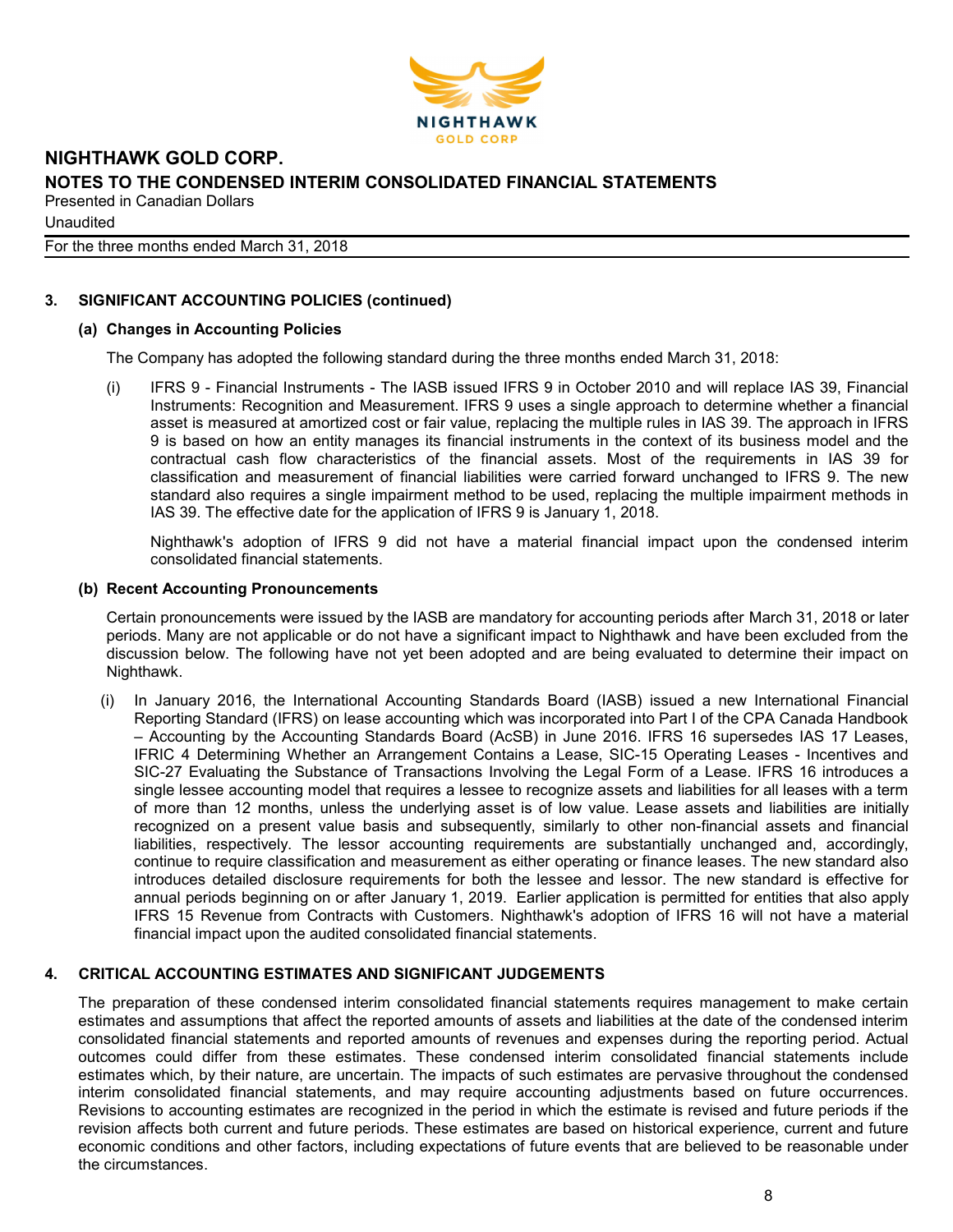

**Unaudited** 

For the three months ended March 31, 2018

#### 4. CRITICAL ACCOUNTING ESTIMATES AND SIGNIFICANT JUDGEMENTS (continued)

Significant assumptions about the future and other sources of estimation and judgemental uncertainty that management has made at the consolidated statement of financial position reporting date, that could result in a material adjustment to the carrying amounts of assets and liabilities, in the event that actual results differ from assumptions made, relate to, but are not limited to, the following:

- (i) Nighthawk assesses the carrying value of exploration and evaluation assets at each reporting period to determine whether any indication of impairment exists. When an impairment exists, the calculation of recoverable amount requires the use of estimates and assumptions such as long-term commodity prices, discount rates, recoverable metals, and operating performance;
- (ii) the calculation of the fair value of warrants, broker warrants and stock options issued by Nighthawk requires the use of estimates of inputs in the Black-Scholes option pricing valuation model;
- (iii) the calculation of the reclamation liability and provision for service obligation, being the present value of the estimated costs to restore the properties is discounted at rates which reflect current market assessments and the risks specific to the liability. The calculation requires management to estimate the total restoration costs, timing of remediation and an appropriate discount rate; and
- (iv) valuation of deferred income taxes.

#### 5. RESTRICTED CASH

During the year ended July 31, 2011, Nighthawk posted two irrevocable standby letters of credit with a Canadian chartered bank in the amount of \$401,000 (collectively, the "Permit LOC's") to provide security under its land use permit and water access licence for the existing reclamation work associated with the Damoti Reclamation Obligation (notes 6 and 8) as well as with its exploration activities relating to the Indin Lake Gold Property in the Northwest Territories, Canada. In March 2012, Nighthawk posted additional security of \$78,000 (the "Additional Security") upon receiving approval on its updated land use permit, which was submitted to support its expanded exploration activities on its Indin Lake Gold Property. The updated land use permit and the water access licence are valid until February 2019. The Permit LOC's are secured by guaranteed investment certificates (the "Permit GIC's") at a Canadian chartered bank for the same amount. The Permit GIC's and the Additional Security may be recovered by Nighthawk at expiration of the land use permit and water access licence in absence of any environmental disturbances provided Nighthawk carries out activities to satisfy the Damoti Reclamation Obligation.

On January 26, 2012, under the terms of its agreement to acquire 100% ownership of the mineral claims and leases of the former producing Colomac Gold Mine (the "Colomac Gold Project") (note 6), Nighthawk entered into three letters of credit totaling \$5,000,000 at a Canadian chartered bank in favour of Aboriginal Affairs and Northern Development Canada ("AANDC") to secure Nighthawk's service obligation to perform reclamation services on three other sites as follows: \$3,000,000 for the Diversified site, \$1,000,000 for the Spider Lake site and \$1,000,000 for the Chalco Lake site (collectively, the "Colomac LOC's") (note 7). The Colomac LOC's are secured by guaranteed investment certificates (the "Colomac GIC's") at a Canadian chartered bank for the same amounts. Upon completion of the service obligation with respect to each reclamation site to the satisfaction of an independent third party engineer, the Colomac LOC's with respect to each site will be released and the hold restriction on the related Colomac GIC will be eliminated. At any time, the Company may terminate the liability relating to this service obligation, but as a consequence would relinquish the related Colomac GIC still held as security against the Colomac LOC's at that time.

In Fiscal 2013, the reclamation activities at the Chalco Lake site were completed and the approval of the third party engineer was obtained. As a result, the Colomac LOC with respect to the Chalco Lake site was released and the hold restriction on \$1,000,000 was eliminated at that time (note 7).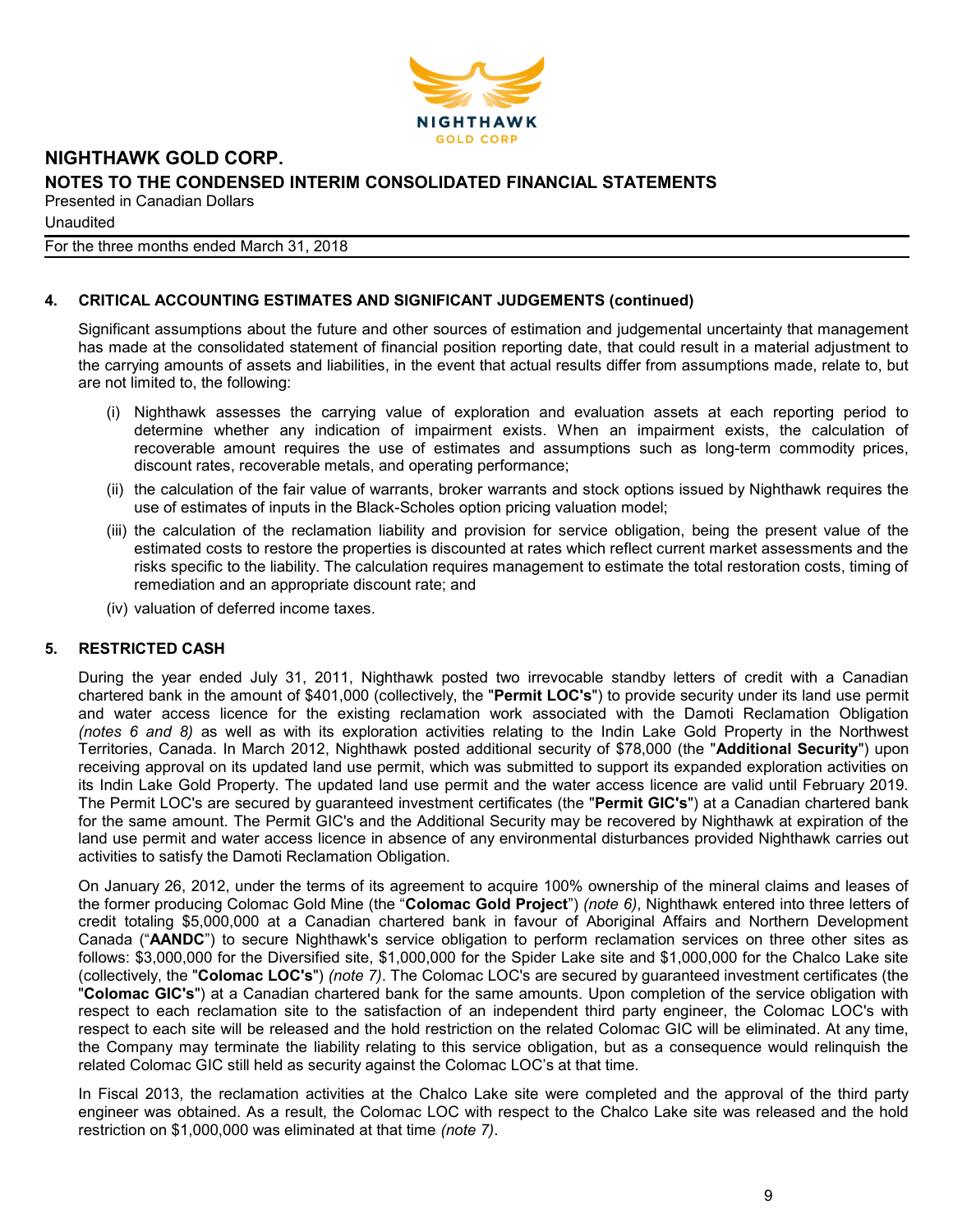

**Unaudited** 

For the three months ended March 31, 2018

# 5. RESTRICTED CASH (continued)

|                                                | Permit<br>security | Colomac<br>GIC's | Total<br>restricted cash |
|------------------------------------------------|--------------------|------------------|--------------------------|
| Balance - December 31, 2017 and March 31, 2018 | 479.000<br>- S     | 4,000,000 \$     | 4.479.000                |

#### 6. EXPLORATION AND EVALUATION ASSETS

|                                                      |                         | December 31, 2017 |     |                |   | March 31, 2018          |    |                    |    |                                           |  |
|------------------------------------------------------|-------------------------|-------------------|-----|----------------|---|-------------------------|----|--------------------|----|-------------------------------------------|--|
|                                                      | Option &<br>acquisition |                   |     |                |   | Option &<br>acquisition |    |                    |    |                                           |  |
| <b>Mineral Property</b>                              | costs                   | Exploration       |     | <b>Balance</b> |   | costs                   |    | <b>Exploration</b> |    | <b>Balance</b>                            |  |
| Indin Lake Gold Property \$10,287,885 \$             |                         | 43,046,015        | -\$ | 53,333,900     | S | 10,312,002              | \$ | 44,600,626         | S  | 54,912,628                                |  |
| <b>Mineral Property</b>                              |                         |                   |     |                |   |                         |    |                    |    | <b>Indin Lake</b><br><b>Gold Property</b> |  |
| Balance - December 31, 2017                          |                         |                   |     |                |   |                         |    |                    | \$ | 53,333,900                                |  |
| Acquisition costs<br><b>Exploration expenditures</b> |                         |                   |     |                |   |                         |    |                    |    | 24,117<br>1,554,611                       |  |
| <b>Balance - March 31, 2018</b>                      |                         |                   |     |                |   |                         |    |                    | \$ | 54,912,628                                |  |

#### Indin Lake Gold Property

In August 2008, Nighthawk acquired 6 mining leases and 6 mining claims (the "Damoti Lake Property") which lie within Nighthawk's Indin Lake Gold Property in the Indin Lake Greenstone Belt located approximately 200 kilometres north of Yellowknife, Northwest Territories. The Damoti Lake Property is subject to an existing 2% net smelter return royalty. Upon acquisition, a reclamation obligation existed at the Damoti Lake Property (the "Damoti Reclamation Obligation"). At the time of acquisition, the estimated cost of the Damoti Reclamation Obligation could not be reliably measured. Nighthawk has since carried out environmental assessments using a third party specialist and has estimated the cost of the Damoti Reclamation Obligation to be \$401,150 (note 8). Nighthawk has capitalized the Damoti Reclamation Obligation, and related assessment costs, as acquisition costs related to the Damoti Lake Property as the liability was assumed at acquisition. During the three months ended March 31, 2018, Nighthawk incurred \$2,117 of assessment costs which have been capitalized as acquisition costs.

Under agreements dated January 7, 2011, and as amended on April 4, 2013, Nighthawk acquired 100% interest in 15 mining leases and 3 mining claims (the "Indin Lake Properties") within the Indin Lake Greenstone Belt, subject to existing net smelter royalties on certain claims ranging from 2% to 5%, by making payments of cash and shares totalling \$725,000. In January and April 2011, Nighthawk staked 107 additional mining claims in the Northwest Territories which link the Indin Lake Properties and the Damoti Lake Property, thereby consolidating much of the Indin Lake Gold Property's ground.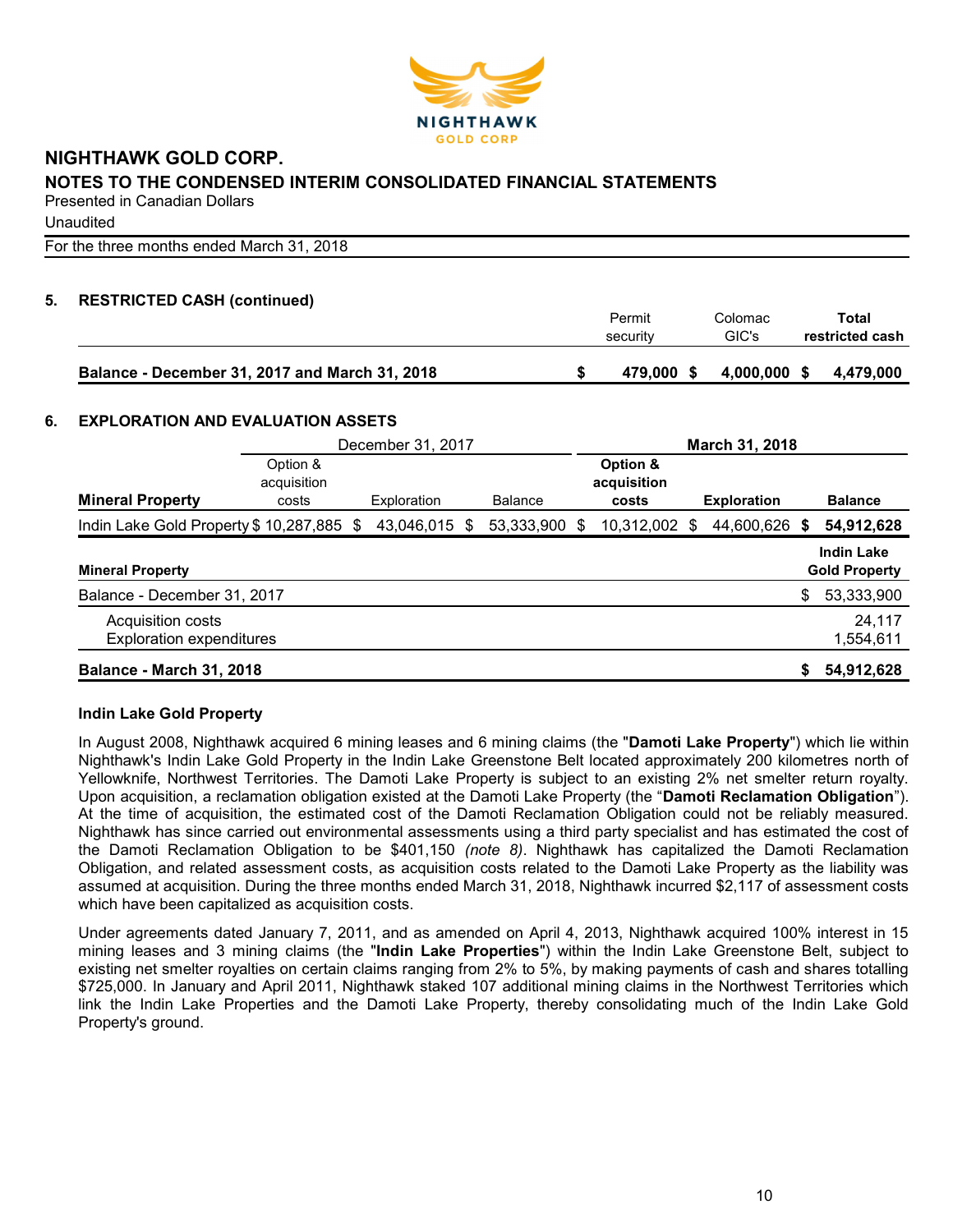

**Unaudited** 

For the three months ended March 31, 2018

# 6. EXPLORATION AND EVALUATION ASSETS (continued)

In January 2012, Nighthawk completed an agreement to acquire 100% ownership of the mineral claims and leases of the Colomac Gold Project, located within the Indin Lake Greenstone Belt and contiguous to and surrounded by Nighthawk's existing Indin Lake Gold Property in the Northwest Territories, from AANDC. As consideration for the Colomac Gold Project, Nighthawk committed to perform reclamation services on three other sites within the Indin Lake Gold Property land package which are the responsibility of AANDC: the Diversified, Chalco Lake, and Spider Lake sites. The obligation for the services is to be carried out on behalf of AANDC to a maximum of \$5,000,000. See note 7 for further details on the provision for service obligation remaining at March 31, 2018. The Company did not assume the reclamation liabilities of these three sites and is not responsible for any historical environmental liabilities associated with the Colomac Gold Project. At any time, the Company may terminate the liability relating to this service obligation, but as a consequence would relinquish the related Colomac GIC still held as security against the Colomac LOC's at that time.

# 7. PROVISION FOR SERVICE OBLIGATION

As consideration for the Colomac Gold Project (note 6), Nighthawk agreed to perform reclamation services on three other sites within the Indin Lake Gold Property land package which are the responsibility of AANDC: Diversified, Chalco Lake, and Spider Lake. The obligation for the reclamation services is to be carried out on behalf of AANDC to a maximum of \$5,000,000. Upon closing, Nighthawk entered into the Colomac LOC's totaling \$5,000,000 in favour of AANDC to secure Nighthawk's obligation to perform the services for each site. The Colomac LOC's are secured by the Colomac GIC's at a Canadian chartered bank for the same amounts (note 5).

Nighthawk did not assume the reclamation liabilities of these three sites. Upon completion of the service obligation with respect to each site to the satisfaction of an independent third party engineer, the Colomac LOC's with respect to each site will be released and the hold restriction on the related Colomac GIC will be eliminated. At any time, the Company may terminate the liability relating to this service obligation, but as a consequence would relinquish the related Colomac GIC still held as security against the Colomac LOC's at that time. In March 2013, the reclamation activities at the Chalco Lake site were completed upon approvals of the third party engineer.

|                                                | <b>Service Obligation</b> |
|------------------------------------------------|---------------------------|
| Balance - December 31, 2017 and March 31, 2018 | \$3,012,314               |

#### 8. RECLAMATION PROVISION

Upon acquisition of the Damoti Lake Property (note 6), the Damoti Reclamation Obligation existed at the Damoti Lake Property. At the time of acquisition, the estimated cost of the Damoti Reclamation Obligation could not be reliably measured. Nighthawk has since carried out environmental assessments using a third party specialist and estimated the cost of the Damoti Reclamation Obligation to be \$401,150. Nighthawk posted the Permit GIC's, to secure the Permit LOC's, and remitted the Additional Security for an amount of \$479,000 (note 5) to provide security under its land use permit and water access licence for the Damoti Reclamation Obligation as well as for exploration activities relating to the Indin Lake Gold Property.

| Balance - December 31, 2017 and March 31, 2018 | 401,150 |
|------------------------------------------------|---------|

Amount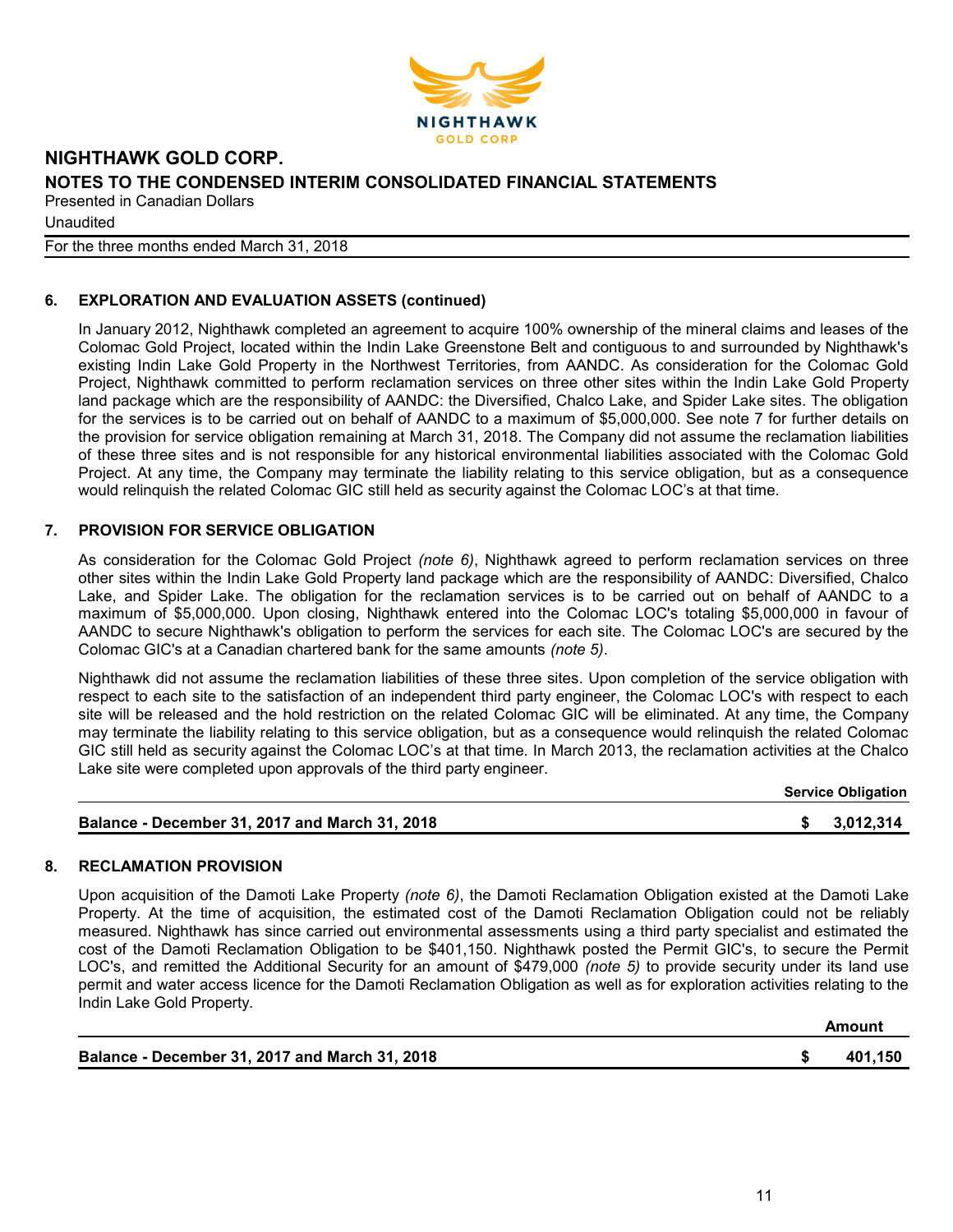

**Unaudited** 

For the three months ended March 31, 2018

# 9. SHARE CAPITAL

# (a) Common Shares

Authorized Capital - Unlimited common shares Issued

|                                                          | Number of<br>shares      | Consideration             |
|----------------------------------------------------------|--------------------------|---------------------------|
| Balance - December 31, 2017                              |                          | 188,541,010 \$ 80,094,256 |
| Exercise of stock options                                | 64.986                   | 19.496                    |
| Fair value of stock options transferred to common shares | $\overline{\phantom{a}}$ | 5.231                     |
| <b>Balance - March 31, 2018</b>                          | 188,605,996 \$           | 80,118,983                |

# (b) Warrants

|                                                | <b>Warrants</b> | Broker<br>warrants | <b>Allocated</b><br>value |
|------------------------------------------------|-----------------|--------------------|---------------------------|
| Balance - December 31, 2017 and March 31, 2018 | 15.911.042      | 754.631 \$         | 3,986,339                 |

A summary of Nighthawk's outstanding warrants at March 31, 2018 is presented below:

|                               | Number of  |                       |                    |
|-------------------------------|------------|-----------------------|--------------------|
| <b>Issue date</b>             | warrants   | <b>Exercise price</b> | <b>Expiry date</b> |
| March 2, 2017 Broker Warrants | 754.631    | \$0.70                | September 2, 2018  |
| March 2, 2017 Warrants        | 15.911.042 | \$1.10                | September 2, 2018  |
|                               | 16,665,673 |                       |                    |

Option pricing models require the use of highly subjective estimates and assumptions including the expected stock price volatility. Volatility is based on the historical volatility of Nighthawk. Changes in the underlying assumptions can materially affect the fair value estimates.

# (c) Contributed Surplus

#### Share-based Payment Reserve

| Balance - December 31, 2017     | \$12,448,488 |
|---------------------------------|--------------|
| Exercise of stock options       | (5,231)      |
| <b>Balance - March 31, 2018</b> | \$12,443,257 |

# Stock Options

Nighthawk has a stock option plan under which stock options may be granted to Nighthawk's directors, senior officers, employees, consultants and consultant companies. The stock option plan: (i) provides that the number of common shares reserved for issuance, within a one year period, to any one optionee, shall not exceed 5% of the outstanding common shares; (ii) provides the maximum number of common shares reserved for issuance pursuant to options granted to insiders may not exceed 10%; (iii) and contains other provisions to ensure the stock option plan is compliant with stock exchange regulations. The options granted vest immediately or as otherwise determined by Nighthawk's Board of Directors.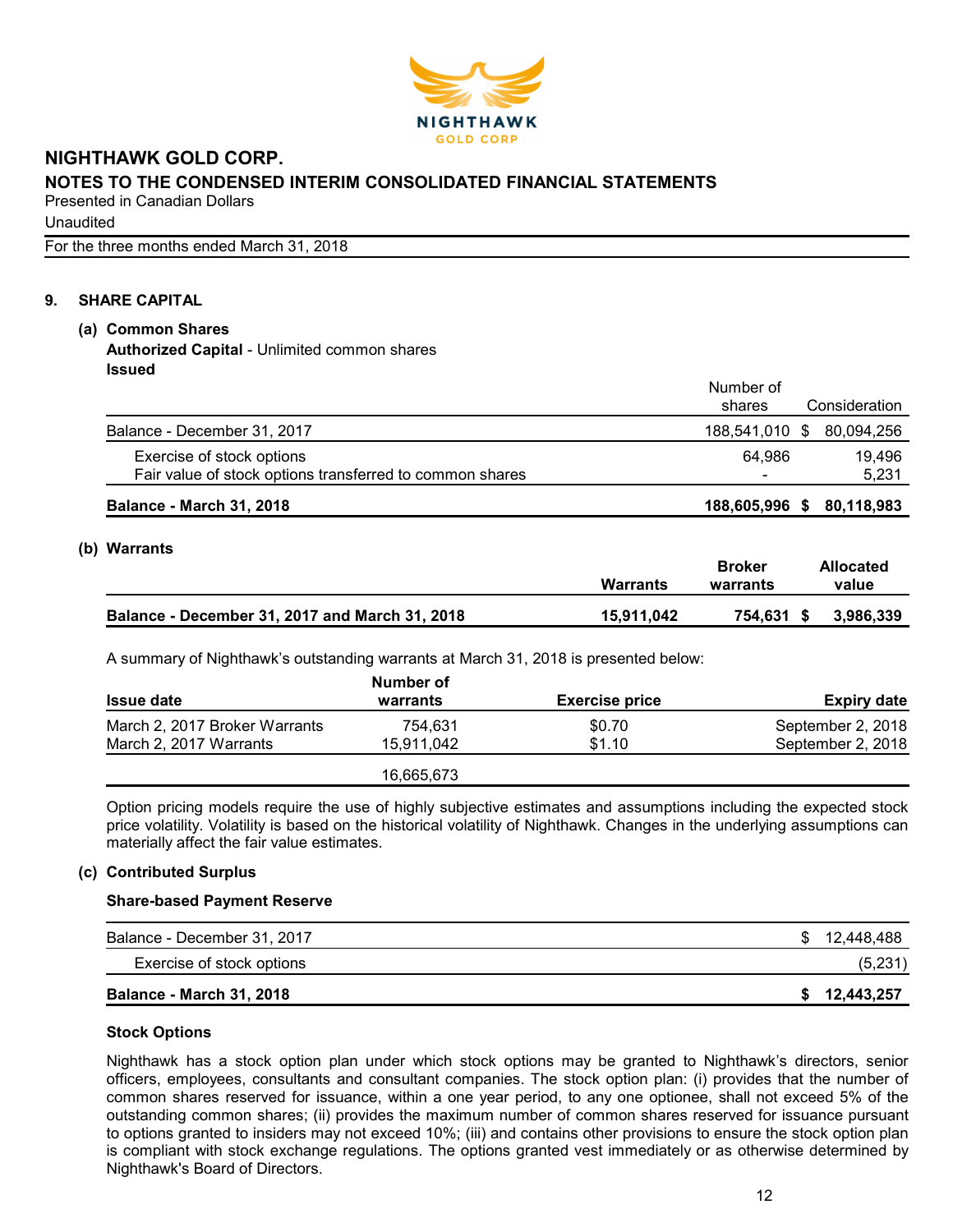

Unaudited

For the three months ended March 31, 2018

# 9. SHARE CAPITAL (continued)

#### (c) Contributed Surplus (continued)

|                                 | Number of<br>options | Weighted<br>average<br>exercise price |
|---------------------------------|----------------------|---------------------------------------|
| Balance - December 31, 2017     | 12,471,280 \$        | 0.48                                  |
| Exercised                       | (64,986)             | 0.30                                  |
| <b>Balance - March 31, 2018</b> | 12,406,294 \$        | 0.49                                  |

A summary of Nighthawk's outstanding stock options at March 31, 2018 is presented below:

| <b>Grant date</b> | <b>Options</b><br>outstanding | <b>Options</b><br>exercisable | <b>Exercise price</b> | <b>Weighted average</b><br>remaining life<br>(years) |
|-------------------|-------------------------------|-------------------------------|-----------------------|------------------------------------------------------|
| July 15, 2013     | 490,000                       | 490,000                       | \$0.60                | 0.3                                                  |
| November 29, 2013 | 364,000                       | 364,000                       | \$0.50                | 0.7                                                  |
| March 12, 2014    | 276,193                       | 276,193                       | \$0.46                | 1.0                                                  |
| June 10, 2014     | 568,634                       | 568.634                       | \$0.61                | 1.2                                                  |
| August 12, 2014   | 162,467                       | 162.467                       | \$0.61                | 1.4                                                  |
| December 17, 2014 | 1,850,000                     | 1.850.000                     | \$0.34                | 1.8                                                  |
| December 1, 2015  | 1,665,000                     | 1,665,000                     | \$0.15                | 2.7                                                  |
| June 8, 2016      | 2,430,000                     | 2.430.000                     | \$0.25                | 3.2                                                  |
| July 4, 2016      | 450,000                       | 450,000                       | \$0.37                | 3.3                                                  |
| March 20, 2017    | 4,150,000                     | 4,150,000                     | \$0.80                | 4.0                                                  |
|                   | 12.406.294                    | 12,406,294                    | \$0.49                | 2.8                                                  |

Option pricing models require the use of highly subjective estimates and assumptions including the expected stock price volatility. Volatility is based on the historical volatility of Nighthawk. Changes in the underlying assumptions can materially affect the fair value estimates. The options issued to non-employees were valued using the fair value of the equity instrument granted in the absence of a reliable estimate of the fair value of the goods or services received.

# 10. NET INCOME (LOSS) PER SHARE

Net income (loss) per share has been calculated using the weighted average number of shares outstanding during the three months ended March 31, 2018 and 2017.

|                                                                               |   | March 31,<br>2018 | March 31,<br>2017             |
|-------------------------------------------------------------------------------|---|-------------------|-------------------------------|
| Net income (loss) for the period                                              |   |                   | <b>244,181</b> \$ (2,428,889) |
| Basic and fully diluted weighted average number of                            |   |                   |                               |
| shares outstanding during the period                                          |   | 188,596,248       | 165,166,746                   |
| Basic and fully diluted net loss per share                                    | S | Nil \$            | (0.01)                        |
| Fully diluted weighted average number of shares outstanding during the period |   | 188,596,248       | 165,166,746                   |
| Fully diluted income (loss) per share                                         |   | Nil \$            | (0.01)                        |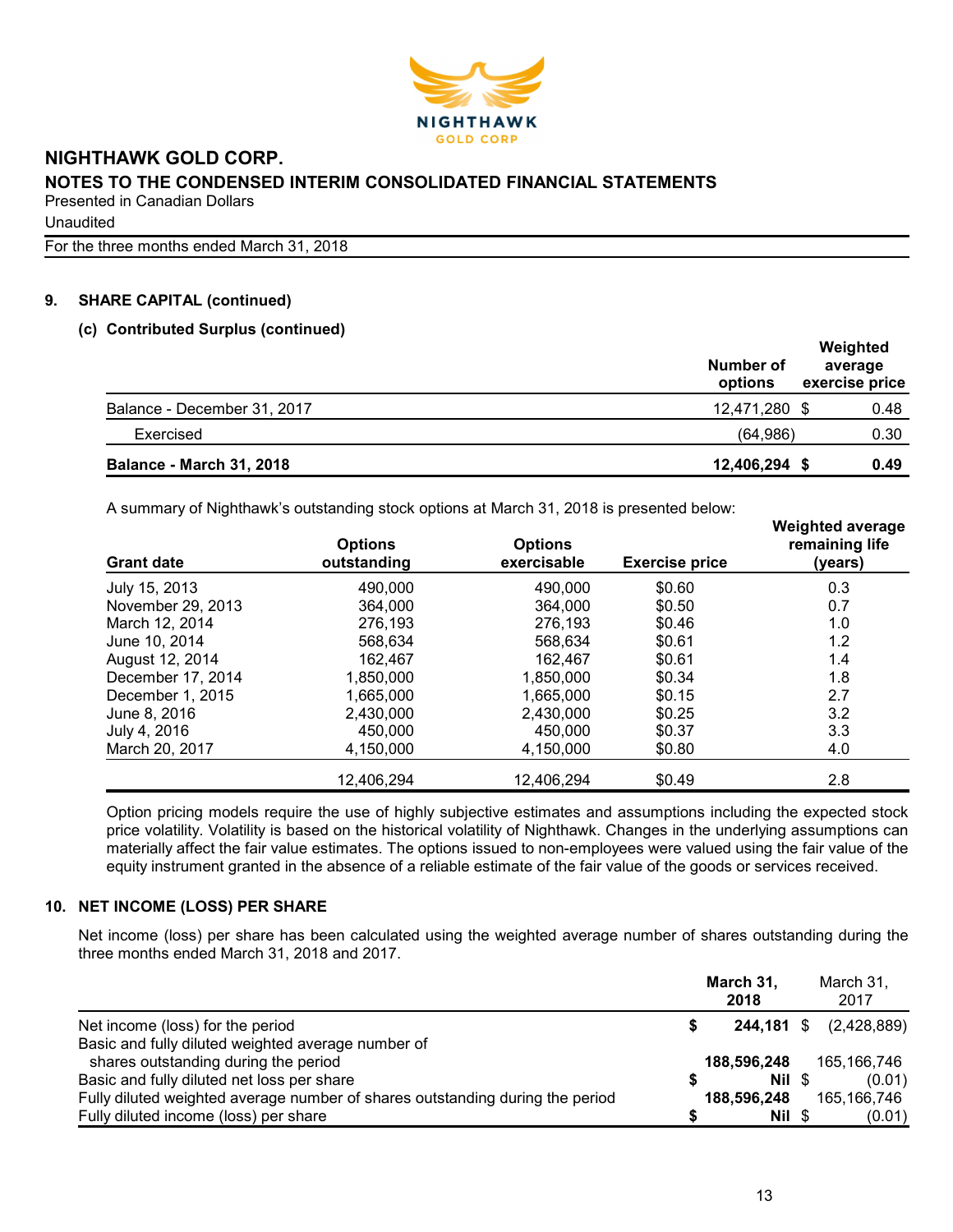

**Unaudited** 

For the three months ended March 31, 2018

# 10. NET INCOME (LOSS) PER SHARE (continued)

Fully diluted weighted average common shares outstanding for the three months ended March 31, 2017 are not reflective of the outstanding stock options, warrants and broker warrants as their exercise would be anti-dilutive in the loss per share calculation.

# 11. RELATED PARTY DISCLOSURES

#### (a) Director and Executive Management Compensation

Directors and executive management's compensation for the three months ended March 31, 2018 and 2017 consisted of the following:

|                             | March 31,<br>2018 | March 31,<br>2017 |
|-----------------------------|-------------------|-------------------|
| Cash compensation           | 138,500           | 83,000            |
| <b>Employment benefits</b>  | 3.619             | 1.317             |
| Fair value of stock options | ۰                 | 1,694,066         |
|                             | $142,119$ \$      | 1,778,383         |

Directors and executive management did not receive any stock options during the three months ended March 31, 2018.

#### (b) Director and Executive Management Transactions

The aggregate value of transactions and outstanding balances relating to entities over which directors and executive management have control or significant influence were as follows:

|                       | <b>Transaction value</b><br>for the three months ended |   |                   |  |                   | Balance outstanding as at |  |                      |  |
|-----------------------|--------------------------------------------------------|---|-------------------|--|-------------------|---------------------------|--|----------------------|--|
| <b>Transaction</b>    | Note                                                   |   | March 31,<br>2018 |  | March 31.<br>2017 | March 31.<br>2018         |  | December 31.<br>2017 |  |
| Geological consulting | $\left(1\right)$                                       | S | $60,000$ \$       |  | 55,000 \$         | ۰                         |  |                      |  |
| Consulting<br>Rent    | (2)<br>(3)                                             |   | 30,000<br>14.929  |  | 25,000<br>14.466  | ٠                         |  |                      |  |
|                       |                                                        |   | 104.929           |  | 94,466 \$         | $\blacksquare$            |  |                      |  |

- (1) During the three months ended March 31, 2018, Nighthawk paid geological consulting fees of \$60,000 (three months ended March 31, 2017 - \$55,000) to Byron Geological Inc., a company controlled by Dr. Michael Byron, the current Chief Executive Officer and a Director of Nighthawk. At March 31, 2018, the balance owed was \$nil (December 31, 2017 - \$nil).
- (2) During the three months ended March 31, 2018, Nighthawk paid financial consulting fees of \$30,000 (three months ended March 31, 2017 - \$25,000) to 2245448 Ontario Inc., a company controlled by Michael Leskovec, the Chief Financial Officer of Nighthawk. At March 31, 2018, the balance owed was \$nil (December 31, 2017 - \$nil).
- (3) During the three months ended March 31, 2018, the Company paid rent and office costs of \$14,929 (three months ended March 31, 2017 - \$14,466) to 1249687 Ontario Ltd., a company controlled by Brent Peters, a director of the Company. At March 31, 2018, the balance owed was \$nil (December 31, 2017 - \$nil).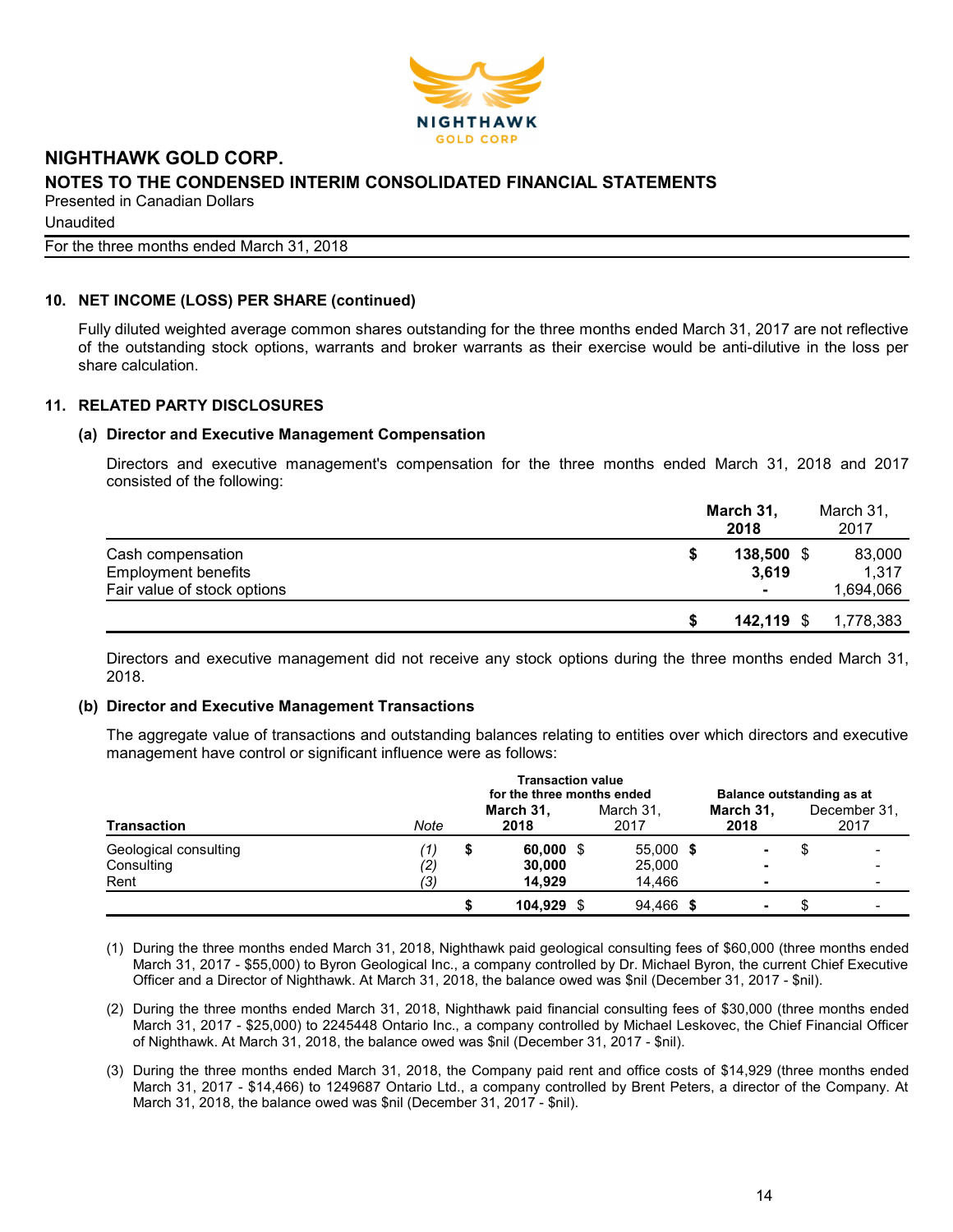

**Unaudited** 

For the three months ended March 31, 2018

## 12. MANAGEMENT OF CAPITAL RISK

Nighthawk's capital management objective is to obtain adequate levels of funding to support its exploration activities, to obtain corporate and administrative functions necessary to support organizational functioning and obtain sufficient funding to further the identification and development of precious metal deposits. Achieving this objective requires management to consider the underlying nature of exploration activities, availability of capital, the cost of various capital alternatives and other factors.

Nighthawk raises capital, as necessary, to meet its needs and take advantage of perceived opportunities and, therefore, does not have a numeric target for its capital structure. Funds are primarily secured through equity capital raised by way of private placements. There can be no assurance that Nighthawk will be able to continue raising equity capital in this manner.

Establishing and adjusting capital requirements is a continuous management process. Exploration involves a high degree of "discovery" risk and substantial uncertainties about the ultimate ability of Nighthawk to achieve positive cash flows from operations. Consequently, management primarily funds Nighthawk's exploration activities and administrative costs by issuing share capital rather than using other capital sources that require fixed repayments of principal or interest. Nighthawk will continue to assess new properties and seek to acquire an interest in additional properties if it feels there is sufficient geologic or economic potential and if it has adequate financial resources to do so.

Development activities may begin once a property's mineral reserves are estimated and Nighthawk makes a positive production decision. At this point, management may consider other sources of financing such as senior debt or convertible debentures as a means to reduce equity dilution.

Nighthawk's capital under management at March 31, 2018 includes share capital of \$80,118,983 (December 31, 2017 - \$80,094,256).

Nighthawk invests all capital that is surplus to its immediate operational needs in short-term, liquid and highly rated financial instruments, such as cash, and short-term guarantee deposits, all held with major Canadian financial institutions.

There were no changes in Nighthawk's approach to capital management during the three months ended March 31, 2018 and Nighthawk is not subject to any externally imposed capital requirements other than the restricted cash held as guaranteed investment certificates at a Canadian chartered bank as security for the letters of credit posted with respect to Damoti Reclamation Obligation and the Colomac Security (note 5).

As of March 31, 2018, Nighthawk had \$8,472,039 of flow-through expenditure obligations remaining, which must be expended by December 31, 2018.

#### 13. MANAGEMENT OF FINANCIAL AND OTHER RISK

Nighthawk's financial instruments are exposed to financial risks as summarized below:

#### (a) Fair Value

The carrying amount of cash, amounts receivable, and accounts payable and accrued liabilities represent their fair value due to their short-term nature. The fair value of the restricted cash are equal to its carrying value. Fair value represents the amount that would be exchanged in an arm's length transaction between willing parties and is best evidenced by a quoted market price if one exists.